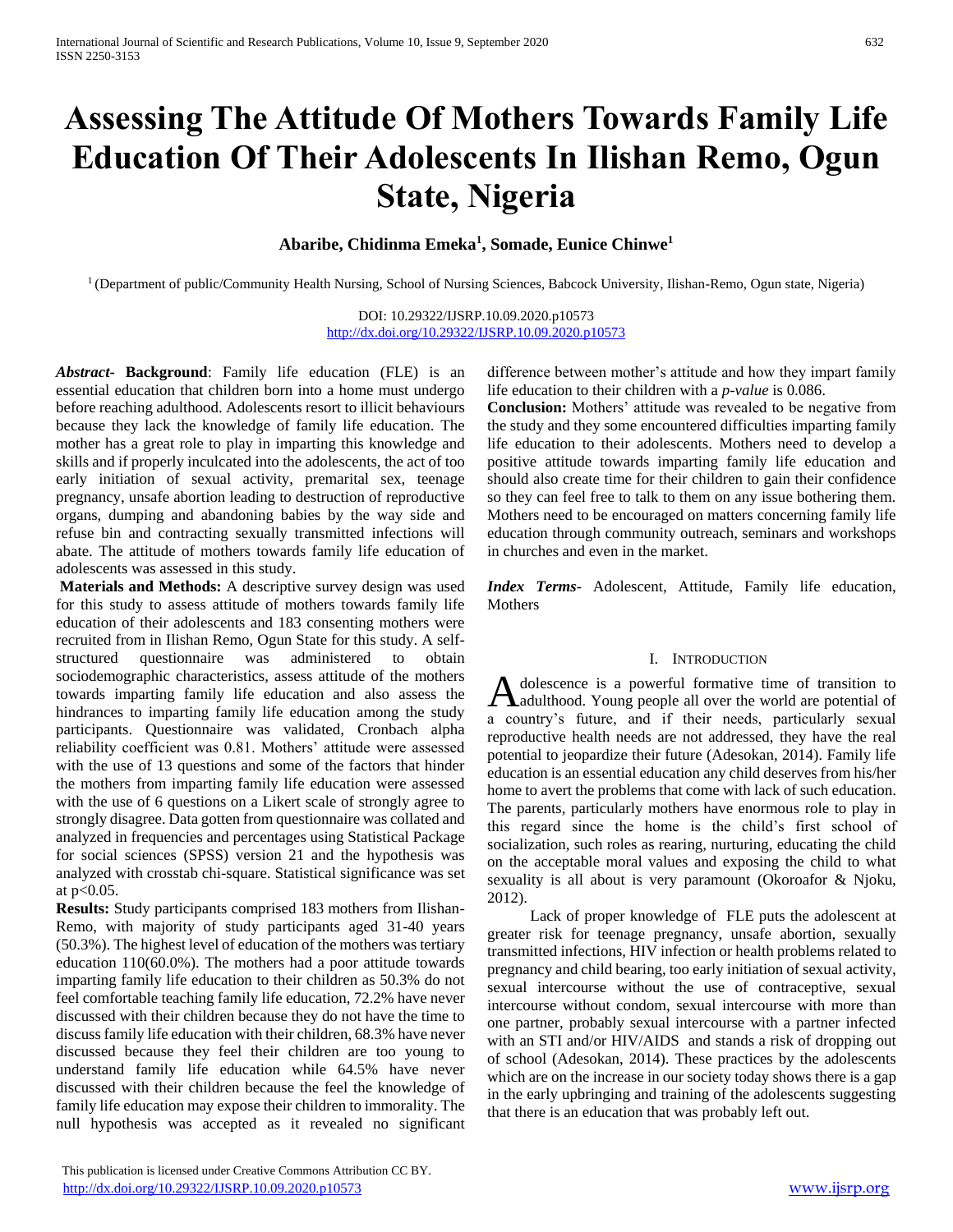The mother's attitude towards teaching family life education is an emotional response that expresses different degrees of acceptance and rejection, in sum total, the attitude of mothers determines the success of the teaching of family life education. The type of attitude formed by mothers can be negative or positive. [Odimegwu,](https://www.tandfonline.com/author/Odimegwu%2C+Clifford+Obby) Bamisile & Okemgbo, (2017) stated that positive attitude towards the teaching of family life education will lead to the avoidance of premarital sexual intercourse while on the other hand negative attitude will lead to several risky behaviour especially sexual and their complications. Inioluwa (2017) also stated that sexual attitude, like other attitude which generally result from frustration, are derived from unexpressed and often unconscious premises and imaginative thoughts of the adolescents which are always articulate and precise resulting in experimentation. Inadequate information about sex has led to the mothers forming a negative attitude about family life sexuality education.

 Bankole, Adewole, Hussain, Awolude, Singh and Akinyemi, (2015).stated that over 70% youths (girls) in Africa become pregnant between the ages of 15-19 years and in Nigeria so many girls aborted in schools. In a survey conducted by Mmari, Kalamar, Brahmbhatt, and Venables, (2016), on the Influence of the Family on Adolescent Sexual Experience: A Comparison between Baltimore and Johannesburg., findings revealed that lack of parental presence was perceived to result in adolescents feeling an overall lack of adult support and guidance and that Young adolescents were often left to raise themselves and their younger siblings, even if they were living with their parents showing lack of emotional support.

 According to National academic press (2016), a parent could face certain challenges that may be a hindrance to imparting family life education. Some of these factors can be; (i) Ignorance as most illiterate mothers find it difficult to discuss sexual matters. They feel that one needs to grow to adulthood before hearing about sex. Some mothers think that someone who has not married should not know the thing peculiar to men and women. (ii) Culture can affect effective teaching of family life education especially for parents who give away their girl child too early to marriage. (iii) Divorce: when a mother is a single mother, sometimes she lacks emotional balance to impart family life education. (iv) Communication pattern/attitude: having the knowledge of family life education is good but another issue is the mother's attitude in trying to impart this knowledge. (v) Time: mothers of these days hardly spend their quality time with their children, this could be attributed largely to quest for knowledge and degrees and then to improve the financial state of the family, consequently a mother sometimes move out very early for work and return late and has no time to spend with her kids. Even when she does, she's in a hurry.

 Mothers are duty bound to give more detailed explanation about sex and sexuality to their children because children naturally tend to confide in their mothers, this relationship of trust, friendship and confidence which have started in early first year of life that the mother should take advantage of in discussing sexuality with their children. Mothers should help their children understand the stages of physical and psychological developments of the genital organ, and should not allow them get this information from friends and people who are not well informed. Therefore the main objective of this study is to assess the attitude of mothers towards family life education of their adolescent children in Ilishan-Remo, Ogun State.

# II. OBJECTIVE OF THE STUDY

 The objective of this study was to **assess** the attitude of mothers about family life education of their children and to find out the mothers major hindrances to teaching family life education.

# **Research questions**

- 1. What is the attitude of mothers about imparting family life education to their children?
- 2. What is the mother's major hindrances to teaching family life education?

# **Hypotheses**

 There is no significant difference between the mother's attitude and how they impart family life education to their children.

# III. MATERIAL AND METHODS

 This study utilized a descriptive design to assess the attitude of mothers towards family life education of their children in Ilishan-Remo, Ikenne Local Government Area of Ogun State after obtaining ethical approval from Babcock University Health Research Ethics Committee (BUREC). Permission to carry out the study was also sought and obtained from the church/mosque leaders in Ilishan. Mothers were selected from different denominations, a total of 183 mothers participated in the study after obtaining a written informed consent.

**Study design**: Descriptive survey design

**Study Location**: The location for this study was Ilishan-Remo Community in Ikenne Local Government Area of Ogun state, Nigeria.

**Sample size**: 183 mothers attending churches and mosque

**Sample size calculation**: The sample size for this study was estimated based on a single proportion design. The target population of mothers were 336. A confidence interval of 5% was assumed. The sample size obtained for this study was 183participants.

 **Subjects and selection method**: The study participants were selected using multistage sampling technique to ensure that all denominations in Ilishan-Remo were represented during the study. A proportionate sampling technique was used determine the number of churches and mosque to be selected while simple random sampling technique was used to select the mothers from the 8 churches and purposive sampling technique was used to select participants from the central mosque(where a large number of them gather 2pm on Fridays)

## **Inclusion criteria**:

 This publication is licensed under Creative Commons Attribution CC BY. <http://dx.doi.org/10.29322/IJSRP.10.09.2020.p10573> [www.ijsrp.org](http://ijsrp.org/)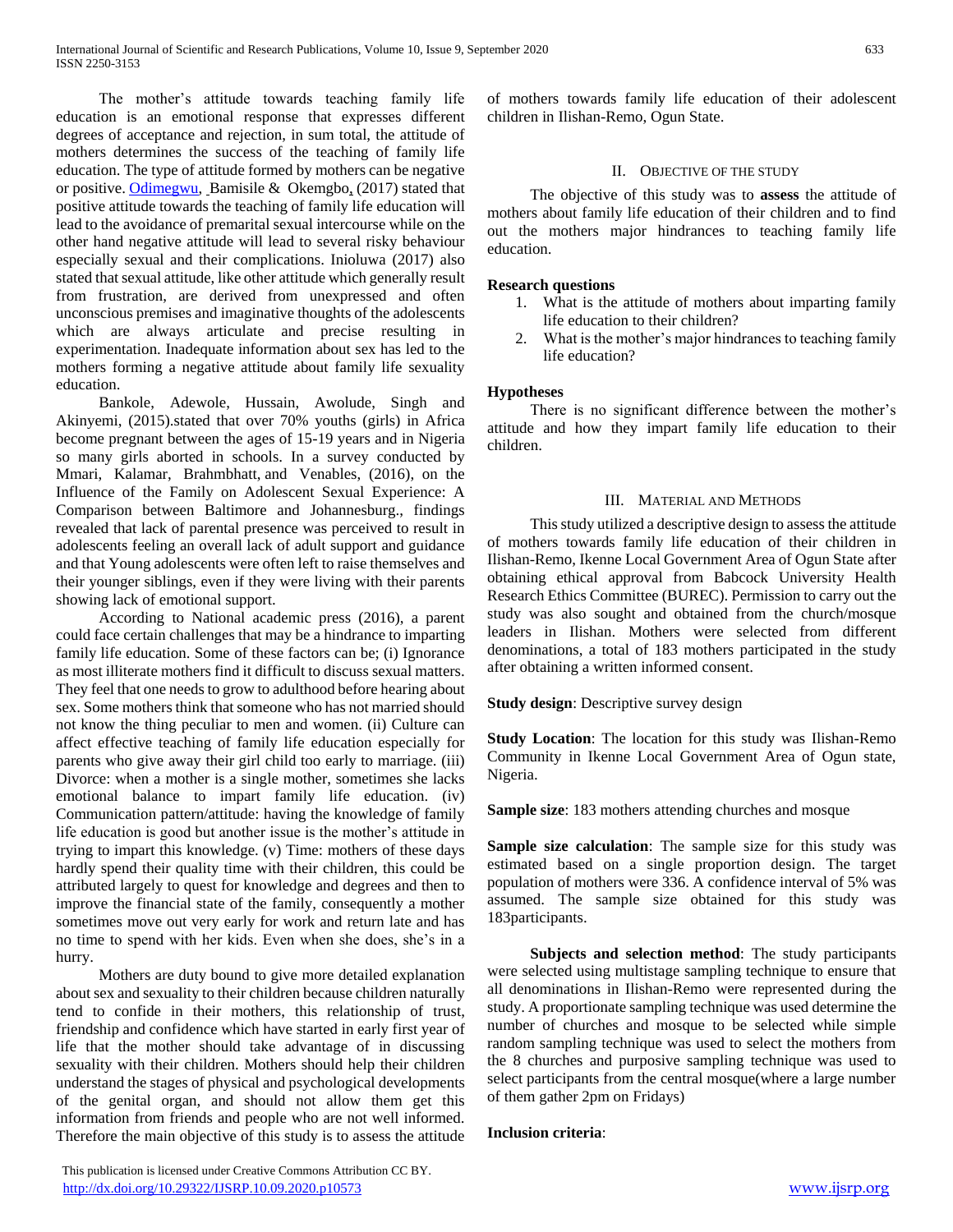Mothers who have children between the ages of 10 and 19 Mothers resident in Ilishan

Mothers who attend churches and mosque

**Exclusion criteria**:

Mothers not willing to give consent

Mothers who do not have children between the ages of 10 and 19

#### **Instrumentation**

 A self-developed questionnaire was used to collect data for the study. The questionnaire comprised of three sections Section A: Socio- Demographic data of the respondents

Section B contains 13 questions to assess the mother's attitude towards family life education of their children. This was done using a 5 point Likert scale ranging from strongly agree to strongly disagree.

Section C contains 6 questions to find out the factors hindering mothers from teaching family life education to their children using a 5 point Likert scale ranging from strongly agree to strongly disagree.

## **Validity and Reliability of instrument**

 The instrument was validated through expert observation by the researcher's supervisor and other school faculty to ensure the content validity and to eliminate ambiguity. Reliability was done by pretest using 18 mothers from pioneer church, Babcock. Cronbach alpha coefficient was found to be 0.81 which was considered reliable.

# **Procedure**

 Ethical clearance was obtained from Babcock University Health Research and Ethics Committee (BUHREC) and a letter from school of nursing, Babcock university was given to the church/mosque leader and women leaders to gain their permission and entrance into their midst. Explanations were given to the mothers, participation was voluntary and they were assured that every information they will supply will be handled as confidential. The questionnaire was administered face-to-face to the respondents and the researchers used a research assistant to translate the questionnaire into Yoruba language to facilitate understanding of those who can only speak Yoruba. The questionnaire was distributed to respondents at different date and time and same collected on the spot.

## **Data analysis**

 Data gathered from the respondents was assessed for completeness, coded and analyzed using Statistical Package for Social Science (SPSS, version 21). Descriptive statistics (frequency tables and percentages) was used to describe participants' demographic characteristics and answer the research questions asked. Hypothesis was tested using inferential statistics (crosstab chi-square)

## IV. RESULTS

 The primary sources of data for this study was obtained through the administration of questionnaires to 183 mothers, same were collected back from the participants that were involved in the study giving 100% response rate.

 **Table no. 1** below shows the sociodemographic characteristics of study participants. The study participants comprised of 183 participants, 92 (50.3%) were within age group 31-40yrs, followed by 55(30.1%) fall within age group 41-50 years, 23(12.6%) fall within age group 51-60 years while the least happened to be  $13(7.1\%)$  fall within age group above 60 years. Almost all the respondents 131 (71.6%) were Christians, 51(27.9%) were Islam while 1(0.5%) were other religion. Majority of the respondents' occupation 78(42.6%) are trading, 46(25.1%) are teaching, 30(16.4%) are house wife, 20(10.9%) are fashion designer while 9(4.9%) are catering. 152(83.1%) are major respondents that had  $1 - 4$  children, 29(15.8%) had 5 -8 children while 2(1.1%) had 9-12 children. Majority of the respondents 160(87.4%) are from monogamy marriage while 23(12.6%) are from polygamy marriage. Most of the Educational level of the respondents 110(60.1%) are in tertiary, 47(25.7%) are in secondary, 14(7.7%) are in primary while 12(6.6%) are not in any educational level. The most of the tribe of the respondents 142(77.6%) are Yoruba, 28(15.3%) are Igbo, 7(3.8%) are from others tribe while 6(3.3%) are from Hausa's tribe.

# **Table 1: Sociodemographic characteristics of study participants**

| Variables                |                           |                 |
|--------------------------|---------------------------|-----------------|
|                          | Frequency ( $N =$<br>183) | Percentages (%) |
| Age                      |                           |                 |
| 31 - 40 years            | 92                        | 50.3            |
| 41 - 50 years            | 55                        | 30.1            |
| 51 -60 years             | 23                        | 12.6            |
| Above 60 years           | 13                        | 7.1             |
| Religion                 |                           |                 |
| Christianity             | 131                       | 71.6            |
| Islam                    | 51                        | 27.9            |
| Others                   | 1                         | .5              |
| Occupation               |                           |                 |
| House wife               | 30                        | 16.4            |
| Trading                  | 78                        | 42.6            |
| Teaching                 | 46                        | 25.1            |
| Catering                 | 9                         | 4.9             |
| Fashion designer         | 20                        | 10.9            |
| Number of children       |                           |                 |
| $1 - 4$                  | 152                       | 83.1            |
| $5 - 8$                  | 29                        | 15.8            |
| $9 - 12$                 | $\overline{2}$            | 1.1             |
|                          |                           |                 |
| Type of marriage         |                           |                 |
| Monogamy                 | 160                       | 87.4            |
| Polygamy                 | 23                        | 12.6            |
| <b>Educational level</b> |                           |                 |
| No education             | 12                        | 6.6             |
| Primary                  | 14                        | 7.7             |
| Secondary                | 47                        | 25.7            |
| Tertiary                 | 110                       | 60.1            |
| Tribe                    |                           |                 |
| Yoruba                   | 142                       | 77.6            |
| Igbo                     | 28                        | 15.3            |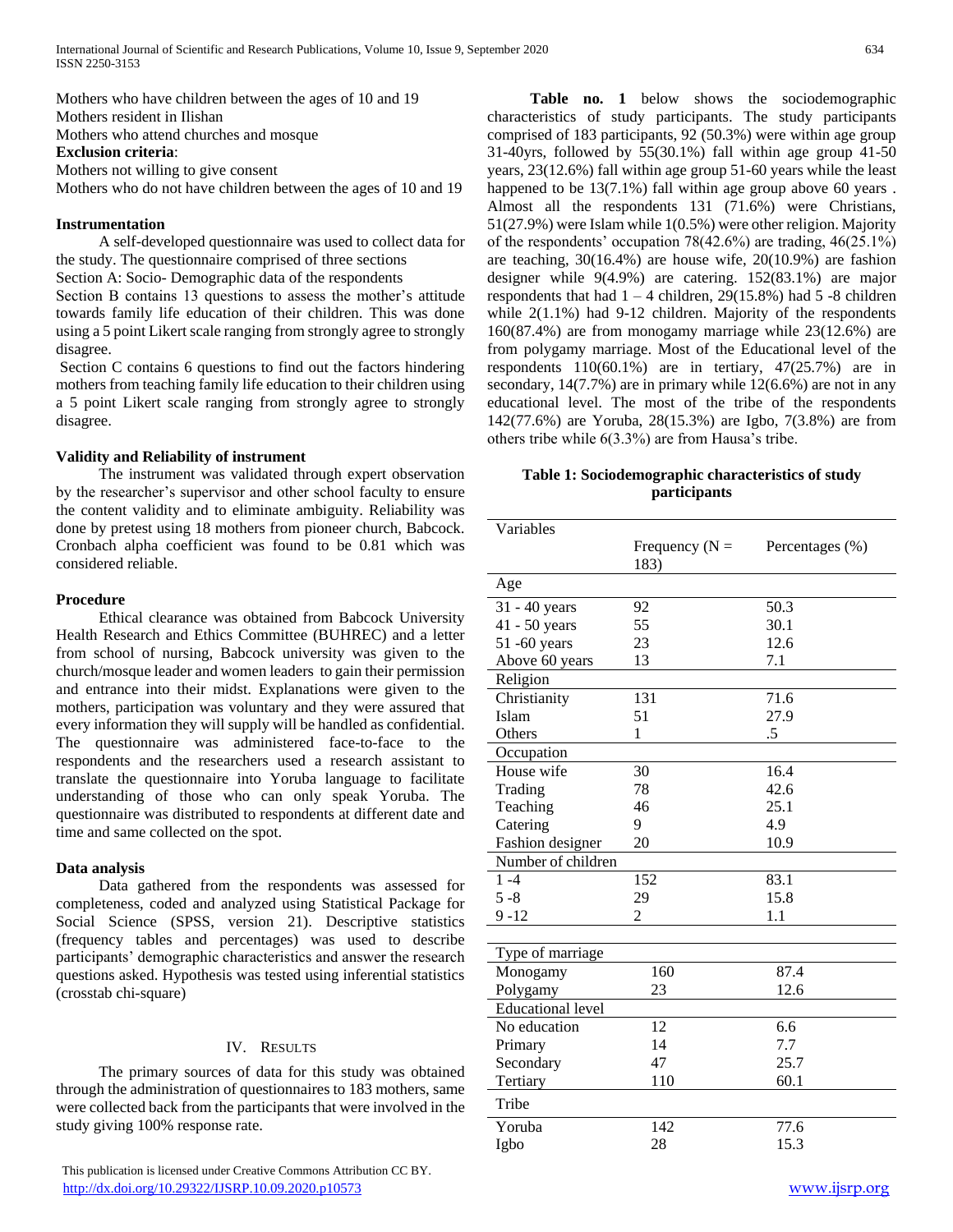| Hausa  | 3.3 |  |
|--------|-----|--|
| Others | 3.8 |  |
|        |     |  |

Table 2 below shows the attitude of the mothers about imparting family life education, 92(50.3%) do not feel comfortable teaching family life education, 22(12% were undecided), 83(45.4%) have not discussed the sex topic with their children, 49(26.8%) were undecided), 132 (72.2%) agreed they do not have time to discuss family life education with their children. 125 (68.1%) actually feel their children are too small to understand family life education. 124(64.5%) agreed they have never discussed with their children because it may expose my children to immorality, 111(60.0%) do not encourage teaching family life education, 90 (49.1%) do not feel family life education will enlighten their children about acts of life, 123(67.2) strongly feel family life education will encourage their children to explore their body and experiment sex while 93(50.8%) do not believe family life education provides opportunity for proper counselling for their children.

| Table 2. Showing the attitude of mothers towards family life education of their children |  |  |  |
|------------------------------------------------------------------------------------------|--|--|--|
|------------------------------------------------------------------------------------------|--|--|--|

| Respondent's attitude scale                                                                                                                 | <b>SA</b>    | $\mathbf{A}$ | $\mathbf{U}$ | D            | <b>SD</b>    |
|---------------------------------------------------------------------------------------------------------------------------------------------|--------------|--------------|--------------|--------------|--------------|
| I feel comfortable teaching family life education to my                                                                                     | $30(16.4\%)$ | 39(21.3%)    | 22(12.0%)    | $9(4.9\%)$   | 83(45.4%)    |
| children                                                                                                                                    |              |              |              |              |              |
| I discuss with my children sex topic                                                                                                        | 21(11.5%)    | $30(16.4\%)$ | 49(26.8%)    | $10(5.5\%)$  | 73(39.9%)    |
| I discuss with my children menstruation/wet dreams topic                                                                                    | 23(12.6%)    | 31(16.9%)    | 43(23.5%)    | $3(1.6\%)$   | 83(45.4%)    |
| I discuss with my children relationship with opposite sex<br>topic                                                                          | 34(18.6%)    | 25(13.7%)    | 41(22.4%)    | $8(4.4\%)$   | 75(41.0%)    |
| I have never discussed with my children because I don't<br>have time to discuss family life education                                       | 96(52.5%)    | 36(19.7%)    | 25(13.7%)    | $10(5.5\%)$  | 16(8.7%)     |
| I have never discussed with my children because my<br>children are too young to understand family life<br>education                         | 88(48.1%)    | $37(20.2\%)$ | 29(15.8%)    | $19(10.4\%)$ | $10(5.5\%)$  |
| I have never discussed with my children because it is a<br>taboo, that should not be discussed until shortly before<br>marriage             | $8(4.4\%)$   | $11(6.0\%)$  | 31(16.9%)    | 36(19.7%)    | 97(53.0%)    |
| I have never discussed with my children because it may<br>expose my children to immorality                                                  | $77(42.1\%)$ | 41(22.4%)    | 23(12.6%)    | 25(13.7%)    | $17(9.3\%)$  |
| Teaching of family life education is something I always<br>encourage                                                                        | 50(27.3%)    | $11(6.0\%)$  | $11(6.0\%)$  | 54(29.5%)    | $57(31.1\%)$ |
| Teaching of family life education is good because it<br>enlightens children about facts of life                                             | 53(29.0%)    | 38(20.8%)    | $2(1.1\%)$   | $3(1.6\%)$   | 87(47.5%)    |
| Family life education encourages exploring the body and<br>experimenting sex                                                                | 100(54.6%    | 23(12.6%)    | $11(6.0\%)$  | 21(11.5%)    | 28(15.3%)    |
| Teaching of family life education is good because it gives<br>a person the opportunity to correct misconception about<br>the subject matter | 38(20.4%)    | 48(26.2%)    | 5(2.7%)      | $7(3.8\%)$   | 85(46.4%)    |
| Teaching of sex education provides opportunity for<br>proper counseling for my children                                                     | $48(26.2\%)$ | 37(20.2%)    | 5(2.7%)      | $9(4.9\%)$   | 84(45.9%)    |

 **Table 3 below shows** the factors that hinder mothers in Ilishan-Remo from teaching family life education to their children, 57(31.1% had no idea of what family life education is. It is very interesting to note that 155(84.7%) indicated that teaching of family life education is not a taboo in their culture and 161(88%) indicated their religion do not forbid the teaching of family life education to their children. However 134(73.2%) said they do not really have the time to discuss family life education with their children, 139 (75.9%) indicated it is embarrassing to discuss with their girls while 139(76%) also indicated it is embarrassing to discuss with their boys.

|  |  | Table 3 Showing the factor that hinder mothers from teaching family life education |
|--|--|------------------------------------------------------------------------------------|
|--|--|------------------------------------------------------------------------------------|

| <b>Factors that hinder</b>                               | -SA          |              |             |              | <b>SD</b>   |
|----------------------------------------------------------|--------------|--------------|-------------|--------------|-------------|
| I have no idea of what family life education is          | $22(12.0\%)$ | $35(19.1\%)$ | $2(1.1\%)$  | $40(21.9\%)$ | 84(45.9%)   |
| It is a taboo to speak about family life education in my | $6(3.3\%)$   | $12(6.6\%)$  | $10(5.5\%)$ | 73(39.9%)    | 82(44.8%)   |
| culture                                                  |              |              |             |              |             |
| My religion forbids it                                   | 5(2.7%)      | $7(3.8\%)$   | $10(5.5\%)$ | 66(36.1%)    | 95(51.9%)   |
| I don't really have the time to discuss with my children | 69(37.7%)    | 65(35.5%)    | $15(8.2\%)$ | $24(13.1\%)$ | $10(5.5\%)$ |

 This publication is licensed under Creative Commons Attribution CC BY. <http://dx.doi.org/10.29322/IJSRP.10.09.2020.p10573> [www.ijsrp.org](http://ijsrp.org/)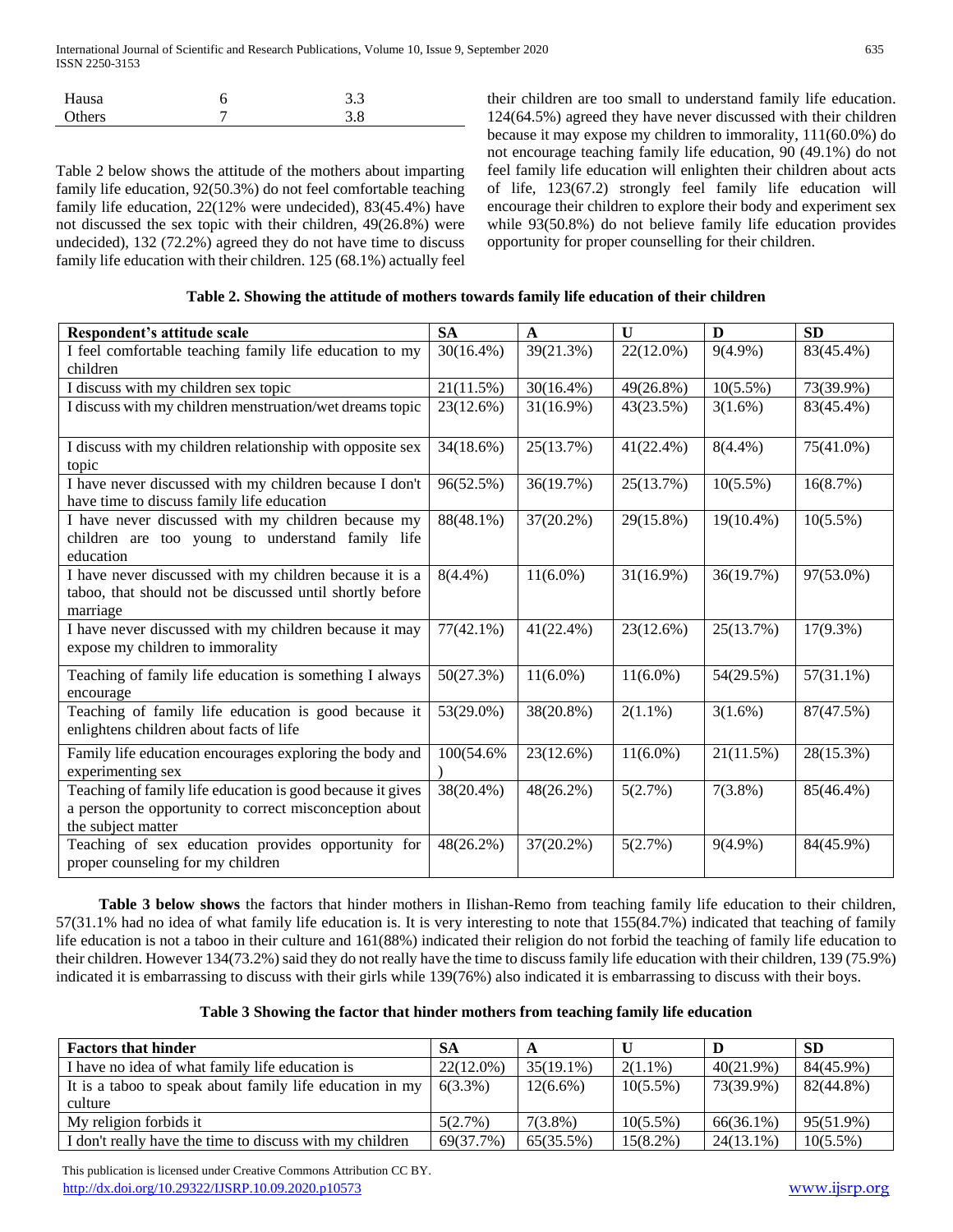| It is embarrassing to discuss with my girls | 72(39.3%) | 67(36.6%) | $13(12.6\%)$ | 8(4.4%)    | 23(12.6%)   |
|---------------------------------------------|-----------|-----------|--------------|------------|-------------|
| It is embarrassing to discuss with my boys  | 71(38.8%) | 68(37.2%) | $13(7.1\%)$  | 121(11.5%) | $10(5.5\%)$ |

# **Hypothesis testing**

Table 4 showing area of discussion about family life education, the differences in the Mother's attitude and how they impart family life education to their children.

| Mother's<br>attitude | Area they have discussed with their children |               |              |                            |                             |                                   | $\chi^2$ | p-<br>value |
|----------------------|----------------------------------------------|---------------|--------------|----------------------------|-----------------------------|-----------------------------------|----------|-------------|
|                      | <b>Not</b><br>at<br>all                      | <b>Dating</b> | Reproduction | Menstruation/<br>Wet dream | <b>Sexual</b><br>experience | Relationship with<br>opposite sex |          |             |
| Good                 | 17                                           |               |              |                            | $\sqrt{2}$                  | 13                                |          |             |
| Bad                  | 40                                           | 8             | 8            | 20                         | 11                          | 54                                | 222.50   | 0.086       |
| Total                | 57                                           | Q             | $\mathbf Q$  | 27                         | 14                          | 67                                |          |             |

The hypothesis revealed that there is no significant difference between mother's attitude and how they impart family life education to their children. The result from above table showed that the p-value is 0.086. Therefore the null hypothesis was accepted.

## V. DISCUSSION OF FINDINGS

 Family life education (FLE) is an organized effort to enrich and improve the quality of individual and family life by providing people with information, skills, experiences and resources intended to strengthen, improve, or enrich their family experience. "Family life education focuses on healthy family functioning within a family systems perspective and provides a primarily preventive approach to health and wellbeing. The skills and knowledge needed for healthy functioning are widely known: strong communication skills, knowledge of typical human development, good decision-making skills, positive self-esteem, and healthy interpersonal relationships. The goal of family life education is to teach and foster this knowledge and these skills to enable individuals and families to function optimally" (National Council on Family Relations, 2014).

 A majority of the respondents, 92 (50.3%) and 55(30.1%), are in age groups 31-40years and 41-50years respectively. Almost all the respondents 131 (71.6%) were Christians, 51(27.9%) were Muslims while the remaining 1(0.5%) were identified as other religion this is due that majority living in the part of the study religion are Christians. A large number 78(42.6%) are traders, 46(25.1%) are teachers, 30(16.4%) are house wife, 20(10.9%) are fashion designer while 9(4.9%) are caterers. This is expected in a study carried out in a community whose major occupation is trading and teaching. In term of number of children respondents had, majority  $152(83.1\%)$  had  $1 - 4$  children,  $29(15.8\%)$  had  $5 - 8$ children while 2(1.1%) had 9-12 children. A significant number 160(87.4%) are from monogamy marriage while 23(12.6%) are from polygamy marriage. Majority of the respondents educational qualification 110(60.1%) are in tertiary, 47(25.7%) are in secondary, 14(7.7%) are in primary while 12(6.6%) are not in any educational level This is understandable for a study carried out in the south-west part of the country and a community whose major reason why we have more Yorubas participating in the study.

 This publication is licensed under Creative Commons Attribution CC BY. <http://dx.doi.org/10.29322/IJSRP.10.09.2020.p10573> [www.ijsrp.org](http://ijsrp.org/)

 **T**he attitude of mothers about imparting family life education to their children as revealed in this study clearly shows that mothers have a negative attitude about imparting family life education to their children because they don't feel comfortable teaching family life education to their children or discussing with their children such topics as menstruation/wet dreams, sexual experience, dating. The mothers also reported they do not have time to discuss with their children, this implies that parents especially mothers who ought to be the primary sexuality educators to their children fall short because they do not spend adequate time with their children and children naturally relate better with people they spend more time with. Lack of adequate with one's mothers may lead into learning values/morals which are against the family and the parent/mother may not always be around to monitor, supervise and correct risky values/morals, furthermore, mothers do not have patience even when they are around to really understand and relate well with their children and gain their confidence and approval Furthermore in this study, the mothers feel their children are too young to understand issues on family life education. Interestingly, it is not a taboo in their culture, neither do their religion forbid, but they feel that it will expose them to sexual immorality. Lebess (2010) revealed that sexual myths and ignorance have placed parents in a state of dilemma, making them to feel uncomfortable to discuss sexuality matters with their adolescents.

 The mother's major hindrances to teaching family life education was reveled in the study. Findings are that there are certain factors that hinder mothers from teaching family life education to their children, 31.1% had no knowledge of what family life education is while 56.3% had little knowledge about family life education. It is very interesting to note that 84.7% indicated that teaching of family life education is not a taboo in their culture and 88% indicated their religion do not forbid the teaching of family life education to their children. However 73.2% said they do not really have the time to discuss family life